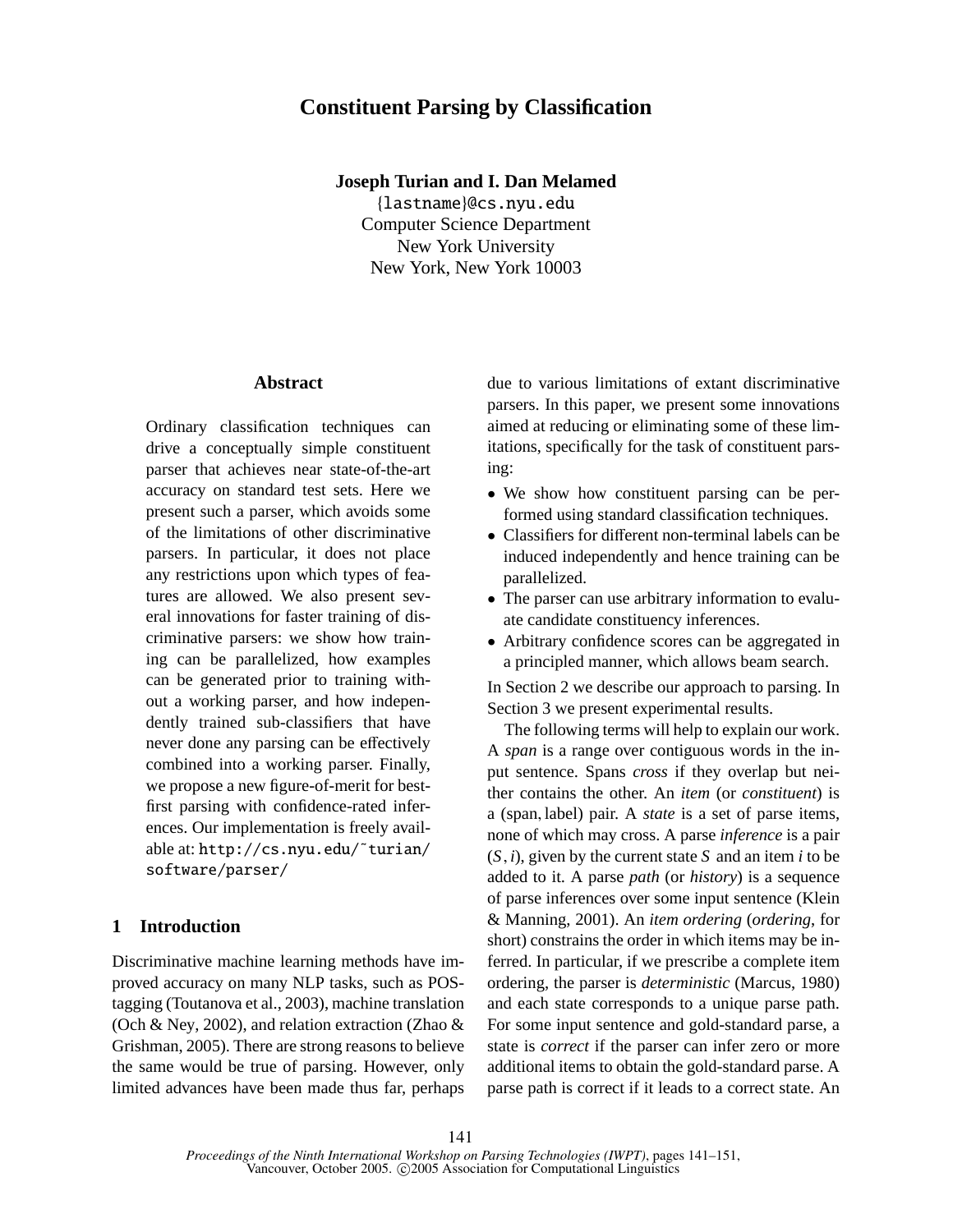inference is correct if adding its item to its state is correct.

# **2 Parsing by Classification**

Recall that with typical probabilistic parsers, our goal is to output the parse  $\hat{P}$  with the highest likelihood for the given input sentence *x*:

$$
\hat{P} = \underset{P \in \mathbf{P}(x)}{\arg \max} \ Pr(P) \tag{1}
$$

$$
= \underset{P \in \mathbf{P}(x)}{\arg \max} \prod_{I \in P} Pr(I) \tag{2}
$$

or, equivalently,

$$
= \underset{P \in \mathbf{P}(x)}{\arg \max} \sum_{I \in P} \log(Pr(I)) \tag{3}
$$

where each *I* is a constituency inference in the parse path *P*.

In this work, we explore a generalization in which each inference *I* is assigned a real-valued *confidence* score  $Q(I)$  and individual confidences are aggregated using some function  $A$ , which need not be a sum or product:

$$
\hat{P} = \underset{P \in \mathbf{P}(x)}{\arg \max} \mathcal{A} Q(I) \tag{4}
$$

In Section 2.1 we describe how we induce scoring function  $Q(I)$ . In Section 2.2 we discuss the aggregation function  $\mathcal{A}$ . In Section 2.3 we describe the method used to restrict the size of the search space over  $P(x)$ .

## **2.1 Learning the Scoring Function** *Q*(*I*)

During training, our goal is to induce the scoring function *Q*, which assigns a real-valued confidence score  $Q(I)$  to each candidate inference *I* (Equation 4). We treat this as a classification task: If inference *I* is correct, we would like  $Q(I)$  to be a positive value, and if inference *I* is incorrect, we would like *Q*(*I*) to be a negative value.

Training discriminative parsers can be computationally very expensive. Instead of having a single classifier score every inference, we parallelize training by inducing 26 sub-classifiers, one for each constituent label  $\lambda$  in the Penn Treebank (Taylor, Marcus, & Santorini, 2003):  $Q(I_{\lambda}) = Q_{\lambda}(I_{\lambda})$ , where  $Q_{\lambda}$  is the  $\lambda$ -classifier and  $I_{\lambda}$  is an inference that infers a constituent with label  $\lambda$ . For example, the VPclassifier  $Q_{VP}$  would score the VP-inference in Figure 1, preferably assigning it a positive confidence. **Figure 1** A candidate VP-inference, with headchildren annotated using the rules given in (Collins, 1999).



Each  $\lambda$ -classifier is independently trained on training set  $E_\lambda$ , where each example  $e_\lambda \in E_\lambda$  is a tuple  $(I_\lambda, y)$ , *I*<sub> $\lambda$ </sub> is a candidate  $\lambda$ -inference, and  $y \in \{\pm 1\}$ .  $y = +1$  if  $I_{\lambda}$  is a correct inference and  $-1$  otherwise. This approach differs from that of Yamada and Matsumoto (2003) and Sagae and Lavie (2005), who parallelize according to the POS tag of one of the child items.

#### **2.1.1 Generating Training Examples**

Our method of generating training examples does not require a working parser, and can be run prior to any training. It is similar to the method used in the literature by deterministic parsers (Yamada & Matsumoto, 2003; Sagae & Lavie, 2005) with one exception: Depending upon the order constituents are inferred, there may be multiple bottom-up paths that lead to the same final parse, so to generate training examples we choose a *single* random path that leads to the gold-standard parse tree.<sup>1</sup> The training examples correspond to all candidate inferences considered in every state along this path, nearly all of which are incorrect inferences (with  $y = -1$ ). For instance, only 4.4% of candidate NP-inferences are correct.

#### **2.1.2 Training Algorithm**

During training, for each label  $\lambda$  we induce scoring function  $Q_{\lambda}$  to minimize the *loss* over training examples  $E_\lambda$ :

$$
Q_{\lambda} = \underset{Q'_{\lambda}}{\text{arg min}} \sum_{(I_{\lambda}, y) \in E_{\lambda}} L(y \cdot Q'_{\lambda}(I_{\lambda})) \tag{5}
$$

The particular training tree paths used in our experiments are included in the aforementioned implementation so that our results can be replicated under the same experimental conditions.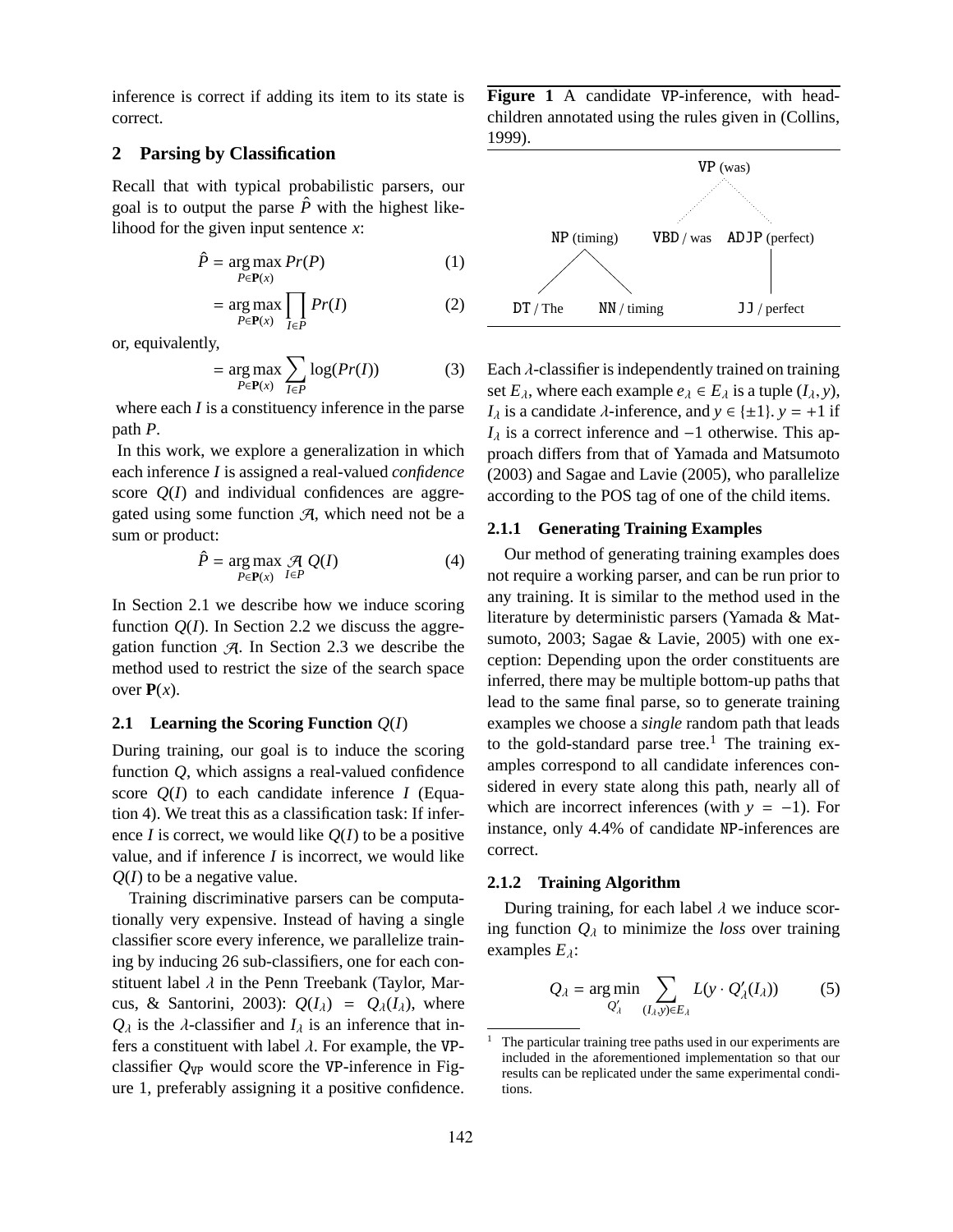where  $y \cdot Q_{\lambda}(I_{\lambda})$  is the margin of example  $(I_{\lambda}, y)$ . Hence, the learning task is to maximize the margins of the training examples, i.e. induce scoring function  $Q_{\lambda}$  such that it classifies correct inferences with positive confidence and incorrect inferences with negative confidence. In our work, we minimized the logistic loss:

$$
L(z) = \log(1 + \exp(-z))\tag{6}
$$

i.e. the negative log-likelihood of the training sample.

Our classifiers are ensembles of decisions trees, which we boost (Schapire & Singer, 1999) to minimize the above loss using the update equations given in Collins, Schapire, and Singer (2002). More specifically, classifier  $Q_A^T$  is an ensemble comprising decision trees  $q_{\lambda}^1, \ldots, q_{\lambda}^T$ , where:

$$
Q_{\lambda}^{T}(I_{\lambda}) = \sum_{t=1}^{T} q_{\lambda}^{t}(I_{\lambda})
$$
 (7)

At iteration *t*, decision tree  $q^t_{\lambda}$  is grown, its leaves are confidence-rated, and it is added to the ensemble. The classifier for each constituent label is trained independently, so we henceforth omit  $\lambda$  subscripts.

An example  $(I, y)$  is assigned weight  $w<sup>t</sup>(I, y)$ :<sup>2</sup>

$$
w^{t}(I, y) = \frac{1}{1 + \exp(y \cdot Q^{t-1}(I))}
$$
(8)

The total weight of *y*-value examples that fall in leaf *f* is  $W_{f,y}^t$ :

$$
W_{f,y}^{t} = \sum_{\substack{(I,y') \in E \\ y'=y, \ I \in f}} w^{t}(I, y)
$$
 (9)

and this leaf has loss  $Z_f^t$ :

$$
Z_f^t = 2 \cdot \sqrt{W_{f,+}^t \cdot W_{f,-}^t} \tag{10}
$$

**Growing the decision tree:** The loss of the entire decision tree  $q^t$  is

$$
Z(q^t) = \sum_{\text{leaf } f \in q^t} Z_f^t \tag{11}
$$

We will use  $Z^t$  as a shorthand for  $Z(q^t)$ . When growing the decision tree, we greedily choose node splits to minimize this *Z* (Kearns & Mansour, 1999). In particular, the loss reduction of splitting leaf *f* using feature  $\phi$  into two children,  $f \wedge \phi$  and  $f \wedge \neg \phi$ , is  $ΔZ<sup>t</sup><sub>f</sub>(φ)$ :

$$
\Delta Z_f^t(\phi) = Z_f^t - (Z_{f \wedge \phi}^t + Z_{f \wedge \neg \phi}^t)
$$
 (12)

To split node *f*, we choose the  $\hat{\phi}$  that reduces loss the most:

$$
\hat{\phi} = \underset{\phi \in \Phi}{\arg \max} \Delta Z_f^t(\phi) \tag{13}
$$

**Confidence-rating the leaves:** Each leaf *f* is confidence-rated as  $\kappa_f^t$ :

$$
\kappa_f^t = \frac{1}{2} \cdot \log \frac{W_{f,+}^t + \epsilon}{W_{f,-}^t + \epsilon} \tag{14}
$$

Equation 14 is smoothed by the  $\epsilon$  term (Schapire & Singer, 1999) to prevent numerical instability in the case that either  $W_{f,+}^t$  or  $W_{f,-}^t$  is 0. In our experiments, we used  $\epsilon = 10^{-8}$ . Although our example weights are unnormalized, so far we've found no benefit from scaling  $\epsilon$  as Collins and Koo (2005) suggest. All inferences that fall in a particular leaf node are assigned the same confidence: if inference *I* falls in leaf node *f* in the *t*th decision tree, then  $q^t(I) = \kappa_f^t$ .

#### **2.1.3 Calibrating the Sub-Classifiers**

An important concern is when to stop growing the decision tree. We propose the *minimum reduction in loss* (MRL) stopping criterion: During training, there is a value  $\Theta^t$  at iteration *t* which serves as a threshold on the minimum reduction in loss for leaf splits. If there is no splitting feature for leaf *f* that reduces loss by at least  $\Theta^t$  then *f* is not split. Formally, leaf *f* will not be bisected during iteration *t* if  $\max_{\phi \in \Phi} \Delta Z_f^t(\phi) < \Theta^t$ . The MRL stopping criterion is essentially  $\ell_0$  regularization:  $\Theta^t$  corresponds to the  $\ell_0$  penalty parameter and each feature with non-zero confidence incurs a penalty of  $\Theta^t$ , so to outweigh the penalty each split must reduce loss by at least Θ *t* .

Θ *<sup>t</sup>* decreases monotonically during training at the slowest rate possible that still allows training to proceed. We start by initializing  $\Theta^1$  to  $\infty$ , and at the beginning of iteration *t* we decrease Θ *t* only if the root node  $\emptyset$  of the decision tree cannot be split. Otherwise,  $\Theta^t$  is set to  $\Theta^{t-1}$ . Formally,

<sup>2</sup> If we were to replace this equation with  $w^t(I, y)$  =  $\exp(y \cdot Q^{t-1}(I))^{-1}$ , but leave the remainder of the algorithm unchanged, this algorithm would be confidence-rated AdaBoost (Schapire & Singer, 1999), minimizing the exponential loss  $L(z) = \exp(-z)$ . In preliminary experiments, however, we found that the logistic loss provided superior generalization accuracy.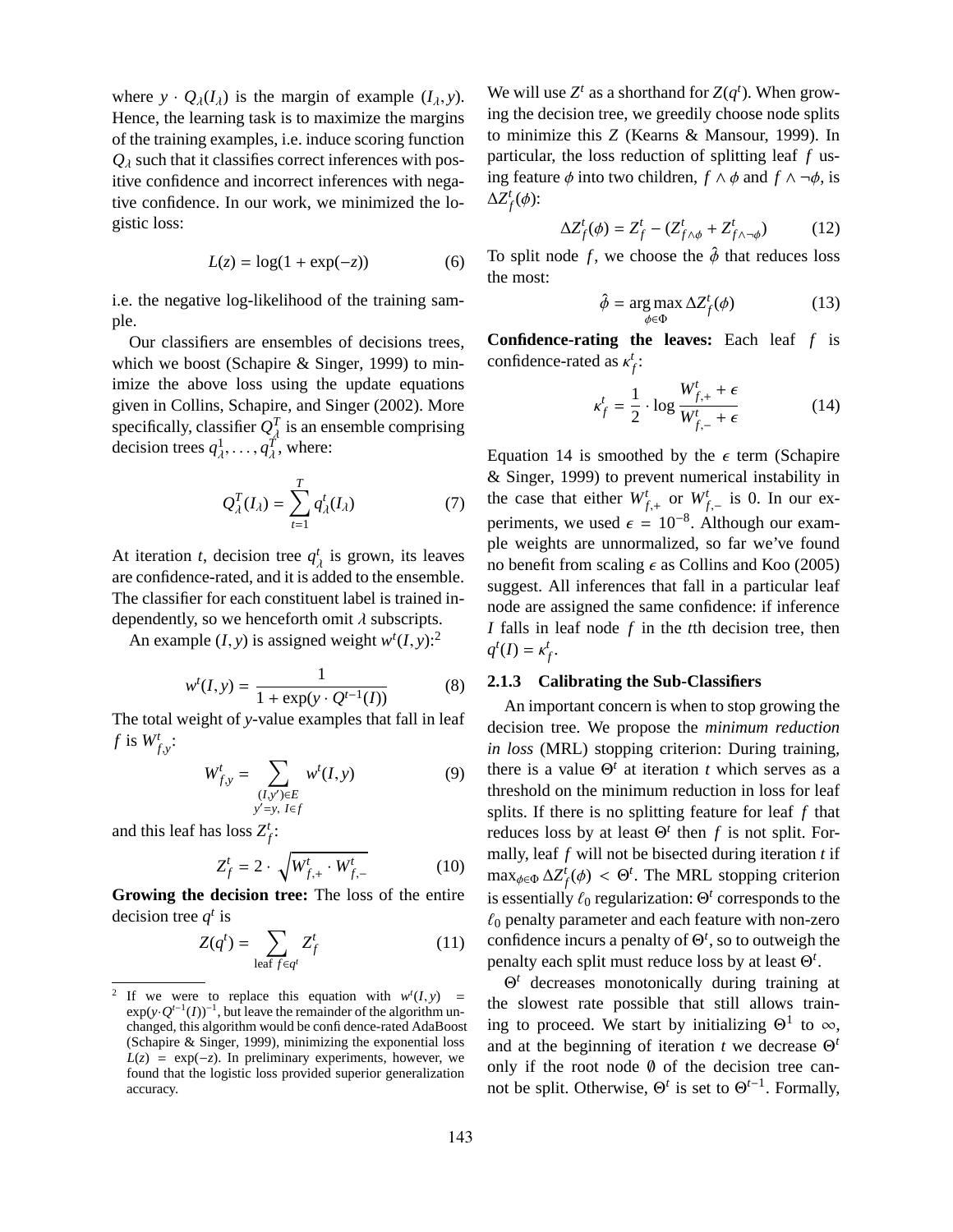$\Theta^t = \min(\Theta^{t-1}, \max_{\phi \in \Phi} \Delta Z^t_{\emptyset}(\phi))$ . In this manner, the decision trees are induced in order of decreasing Θ *t* .

During training, the constituent classifiers *Q*<sup>λ</sup> never do any parsing *per se*, and they train at different rates: If  $\lambda \neq \lambda'$ , then  $\Theta_{\lambda}^{t}$  isn't necessarily equal to  $\Theta_{\lambda}^{t}$ . We *calibrate* the different classifiers by picking some meta-parameter  $\hat{\Theta}$  and insisting that the sub-classifiers comprised by a particular parser have all reached some fixed  $\Theta$  in training. Given  $\hat{\Theta}$ , the constituent classifier for label  $\lambda$  is  $Q^t_\lambda$ , where  $\Theta_{\lambda}^{t} \geq \hat{\Theta} > \Theta_{\lambda}^{t+1}$ . To obtain the final parser, we cross-validate  $\hat{\Theta}$ , picking the value whose set of constituent classifiers maximizes accuracy on a development set.

# **2.1.4 Types of Features used by the Scoring Function**

Our parser operates bottom-up. Let the *frontier* of a state be the top-most items (i.e. the items with no parents). The *children* of a candidate inference are those frontier items below the item to be inferred, the left *context* items are those frontier items to the left of the children, and the right context items are those frontier items to the right of the children. For example, in the candidate VP-inference shown in Figure 1, the frontier comprises the NP, VBD, and ADJP items, the VBD and ADJP items are the children of the VPinference (the VBD is its *head* child), the NP is the left context item, and there are no right context items.

The design of some parsers in the literature restricts the kinds of features that can be usefully and efficiently evaluated. Our scoring function and parsing algorithm have no such limitations. *Q* can, in principle, use arbitrary information from the history to evaluate constituent inferences. Although some of our feature types are based on prior work (Collins, 1999; Klein & Manning, 2003; Bikel, 2004), we note that our scoring function uses more history information than typical parsers.

All features check whether an item has some property; specifically, whether the item's label/headtag/headword is a certain value. These features perform binary tests on the state directly, unlike Henderson (2003) which works with an intermediate representation of the history. In our baseline setup, feature set Φ contained five different feature types, described in Table 1.

## **Table 2** Feature item groups.

- all children
- all non-head children
- all non-leftmost children
- all non-rightmost children
- all children left of the head
- all children right of the head
- head-child and all children left of the head
- head-child and all children right of the head

### **2.2 Aggregating Confidences**

To get the cumulative score of a parse path *P*, we apply aggregator  $\mathcal A$  over the confidences  $Q(I)$  in Equation 4. Initially, we defined  $\mathcal{A}$  in the customary fashion as summing the loss of each inference's confidence:

$$
\hat{P} = \underset{P \in \mathbf{P}(x)}{\arg \max} \left( -\sum_{I \in P} L\left(Q(I)\right) \right) \tag{15}
$$

with the logistic loss *L* as defined in Equation 6. (We negate the final sum because we want to minimize the loss.) This definition of  $\mathcal{A}$  is motivated by viewing *L* as a negative log-likelihood given by a logistic function (Collins et al., 2002), and then using Equation 3. It is also inspired by the multiclass loss-based decoding method of Schapire and Singer (1999). With this additive aggregator, loss monotonically increases as inferences are added, as in a PCFG-based parser in which all productions decrease the cumulative probability of the parse tree.

In preliminary experiments, this aggregator gave disappointing results: precision increased slightly, but recall dropped sharply. Exploratory data analysis revealed that, because each inference incurs some positive loss, the aggregator very cautiously builds the smallest trees possible, thus harming recall. We had more success by defining  $\mathcal A$  to maximize the minimum confidence. Essentially,

$$
\hat{P} = \underset{P \in \mathbf{P}(x)}{\arg \max} \underset{I \in P}{\min} Q(I) \tag{16}
$$

Ties are broken according to the second lowest confidence, then the third lowest, and so on.

#### **2.3 Search**

Given input sentence *x*, we choose the parse path *P* in  $P(x)$  with the maximum aggregated score (Equation 4). Since it is computationally intractable to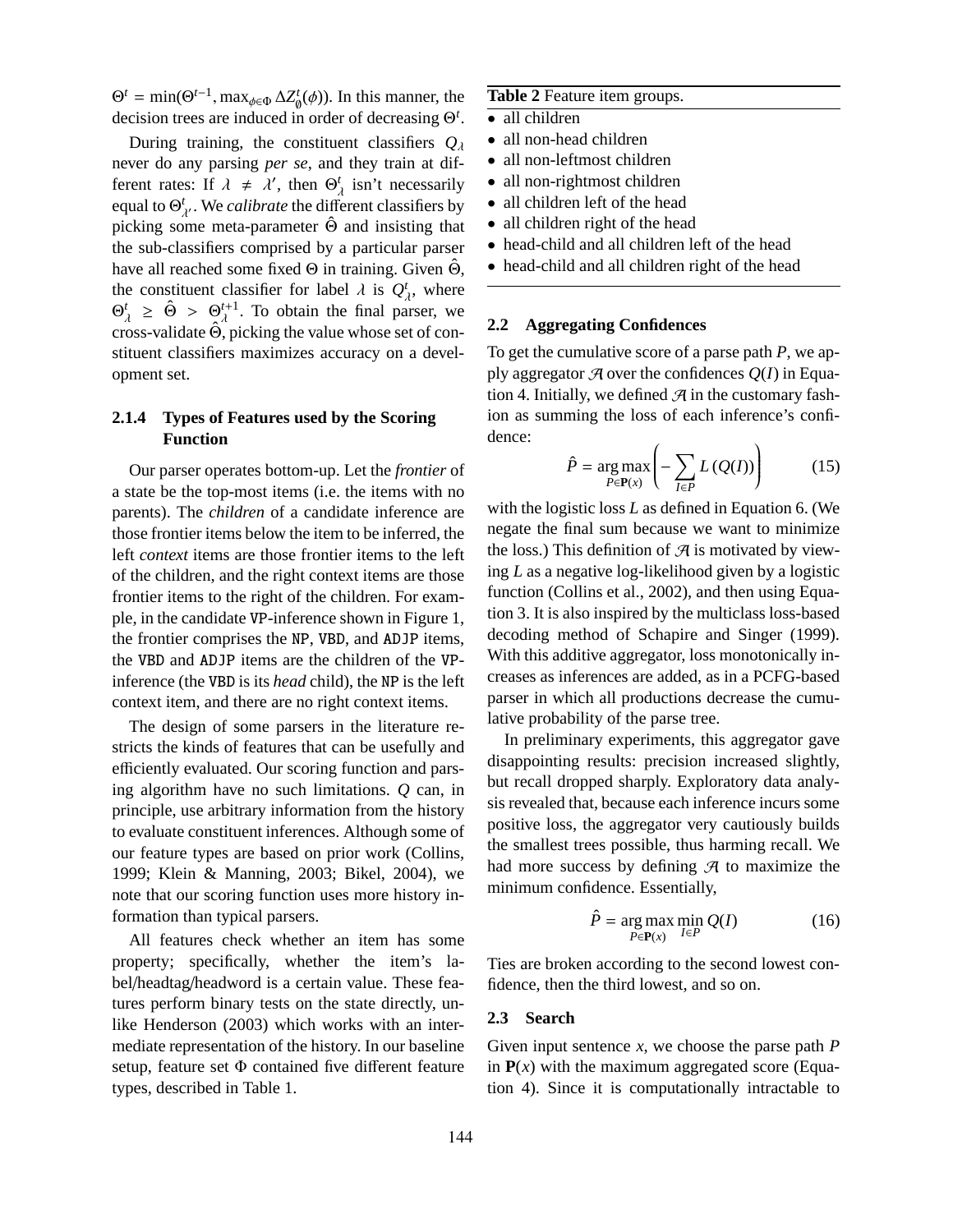**Table 1** Types of features.

- **Child item features** test if a particular child item has some property. E.g. does the item one right of the head have headword "perfect"? (True in Figure 1)
- **Context item features** test if a particular context item has some property. E.g. does the first item of left context have headtag NN? (True)
- **Grandchild item features** test if a particular grandchild item has some property. E.g. does the leftmost child of the rightmost child item have label JJ? (True)
- **Exists features** test if a particular group of items contains an item with some property. E.g. does some non-head child item have label ADJP? (True) Exists features select one of the groups of items specified in Table 2. Alternately, they can select the *terminals* dominated by that group. E.g. is there some terminal item dominated by non-rightmost children items that has headword "quux"? (False)

consider every possible sequence of inferences, we use beam search to restrict the size of  $P(x)$ . As an additional guard against excessive computation, search stopped if more than a fixed maximum number of states were popped from the agenda. As usual, search also ended if the highest-priority state in the agenda could not have a better aggregated score than the best final parse found thus far.

## **3 Experiments**

Following Taskar, Klein, Collins, Koller, and Manning (2004), we trained and tested on  $\leq$  15 word sentences in the English Penn Treebank (Taylor et al., 2003), 10% of the entire treebank by word count.<sup>3</sup> We used sections 02–21 (9753 sentences) for training, section 24 (321 sentences) for development, and section 23 (603 sentences) for testing, preprocessed as per Table 3. We evaluated our parser using the standard PARSEVAL measures (Black et al., 1991): labelled precision, recall, and F-measure (LPRC, LRCL, and LFMS, respectively), which are computed based on the number of constituents in the parser's output that match those in the gold-standard parse. We tested whether the observed differences in PARSEVAL measures are significant at  $p = 0.05$  using a stratified shuffling test (Cohen, 1995, Section 5.3.2) with one million trials.<sup>4</sup>

As mentioned in Section 1, the parser cannot infer any item that crosses an item already in the state. We placed three additional candidacy restrictions on inferences: (a) Items must be inferred under the bottom-up item ordering; (b) To ensure the parser does not enter an infinite loop, no two items in a state can have both the same span and the same label; (c) An item can have no more than *K* = 5 children. (Only 0.24% of non-terminals in the preprocessed development set have more than five children.) The number of candidate inferences at each state, as well as the number of training examples generated by the algorithm in Section 2.1.1, is proportional to *K*. In our experiment, there were roughly  $|E_\lambda| \approx 1.7$  million training examples for each classifier.

#### **3.1 Baseline**

In the baseline setting, context item features (Section 2.1.4) could refer to the two nearest items of context in each direction. The parser used a beam width of 1000, and was terminated in the rare event that more than 10,000 states were popped from the agenda. Figure 2 shows the accuracy of the baseline on the development set as training progresses. Cross-validating the choice of  $\hat{\Theta}$  against the LFMS (Section 2.1.3) suggested an optimum of  $\hat{\Theta} = 1.42$ . At this  $\hat{\Theta}$ , there were a total of 9297 decision tree splits in the parser (summed over all constituent classifiers), LFMS =  $87.16$ , LRCL =  $86.32$ , and  $LPRC = 88.02$ .

## **3.2 Beam Width**

To determine the effect of the beam width on the accuracy, we evaluated the baseline on the development set using a beam width of 1, i.e. parsing entirely greedily (Wong & Wu, 1999; Kalt, 2004; Sagae & Lavie, 2005). Table 4 compares the base-

<sup>&</sup>lt;sup>3</sup> There was insufficient time before deadline to train on all sentences.

<sup>4</sup> The shuffling test we used was originally implemented by Dan Bikel (http://www.cis.upenn.edu/˜dbikel/ software.html) and subsequently modified to compute *p*values for LFMS differences.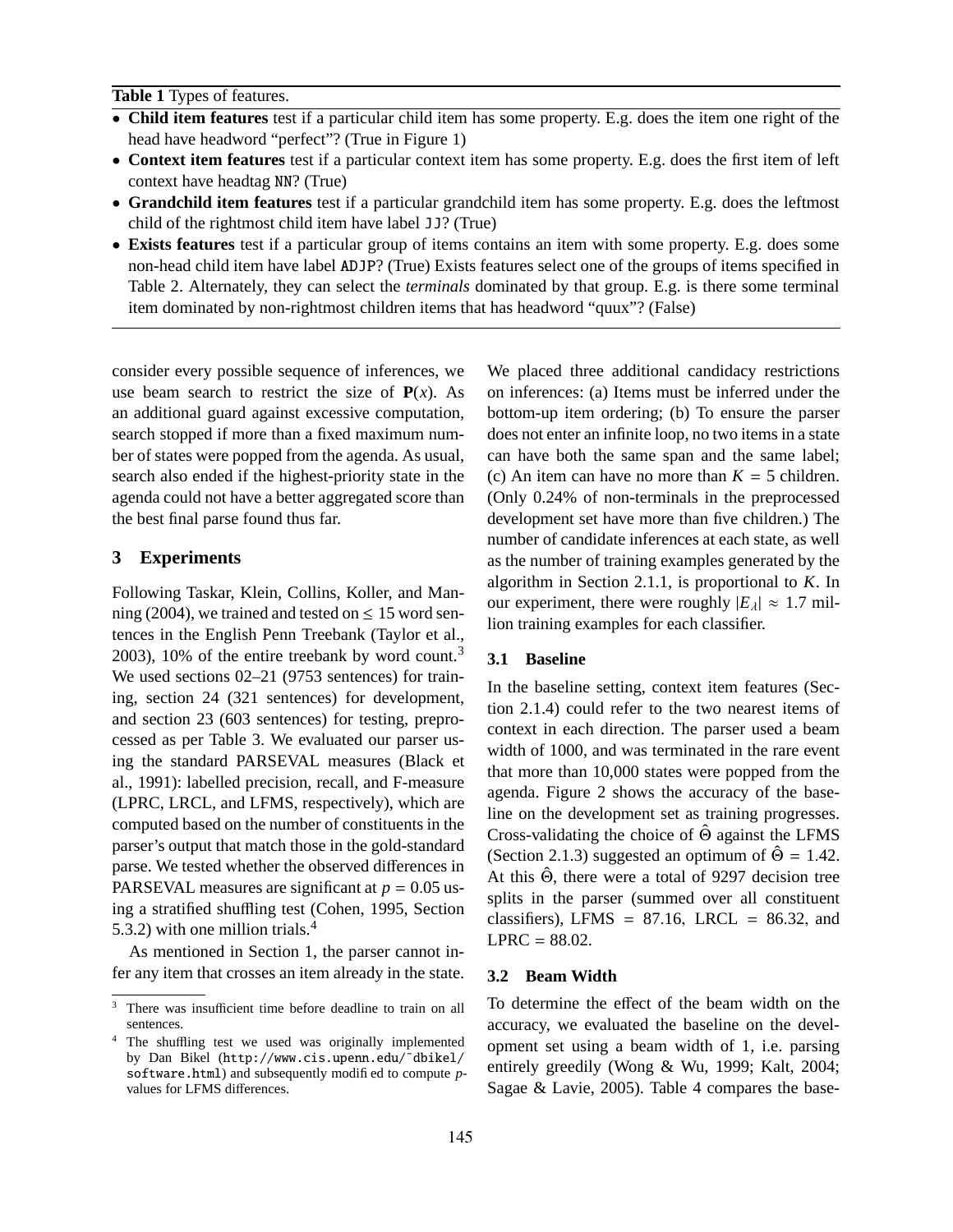**Table 3** Steps for preprocessing the data. Starred steps are performed only on input with tree structure.

- 1. \* Strip functional tags and trace indices, and remove traces.
- 2. \* Convert PRT to ADVP. (This convention was established by Magerman (1995).)
- 3. Remove quotation marks (i.e. terminal items tagged '' or ''). (Bikel, 2004)
- 4. \* Raise punctuation. (Bikel, 2004)
- 5. Remove outermost punctuation.*<sup>a</sup>*
- 6. \* Remove unary projections to self (i.e. duplicate items with the same span and label).
- 7. POS tag the text using Ratnaparkhi (1996).
- 8. Lowercase headwords.
- 9. Replace any word observed fewer than 5 times in the (lower-cased) training sentences with UNK.

*<sup>a</sup>* As pointed out by an anonymous reviewer of Collins (2003), removing outermost punctuation may discard useful information. It's also worth noting that Collins and Roark (2004) saw a LFMS improvement of 0.8% over their baseline discriminative parser after adding punctuation features, one of which encoded the sentence-final punctuation.

**Figure** 2 PARSEVAL scores of the baseline on the  $\leq 15$  words development set of the Penn Treebank. The top *x*-axis shows accuracy as the minimum reduction in loss Θ decreases. The bottom shows the corresponding number of decision tree splits in the parser, summed over all classifiers.



line results on the development set with a beam width of 1 and a beam width of  $1000<sup>5</sup>$ . The wider beam seems to improve the PARSEVAL scores of the parser, although we were unable to detect a statistically significant improvement in LFMS on our relatively small development set.

#### **3.3 Context Size**

Table 5 compares the baseline to parsers that could not examine as many context items. A significant portion of the baseline's accuracy is due to contextual clues, as evidenced by the poor accuracy of the no context run. However, we did not detect a significant difference between using one context item or two.

<sup>5</sup> Using a beam width of 100,000 yielded output identical to using a beam width of 1000.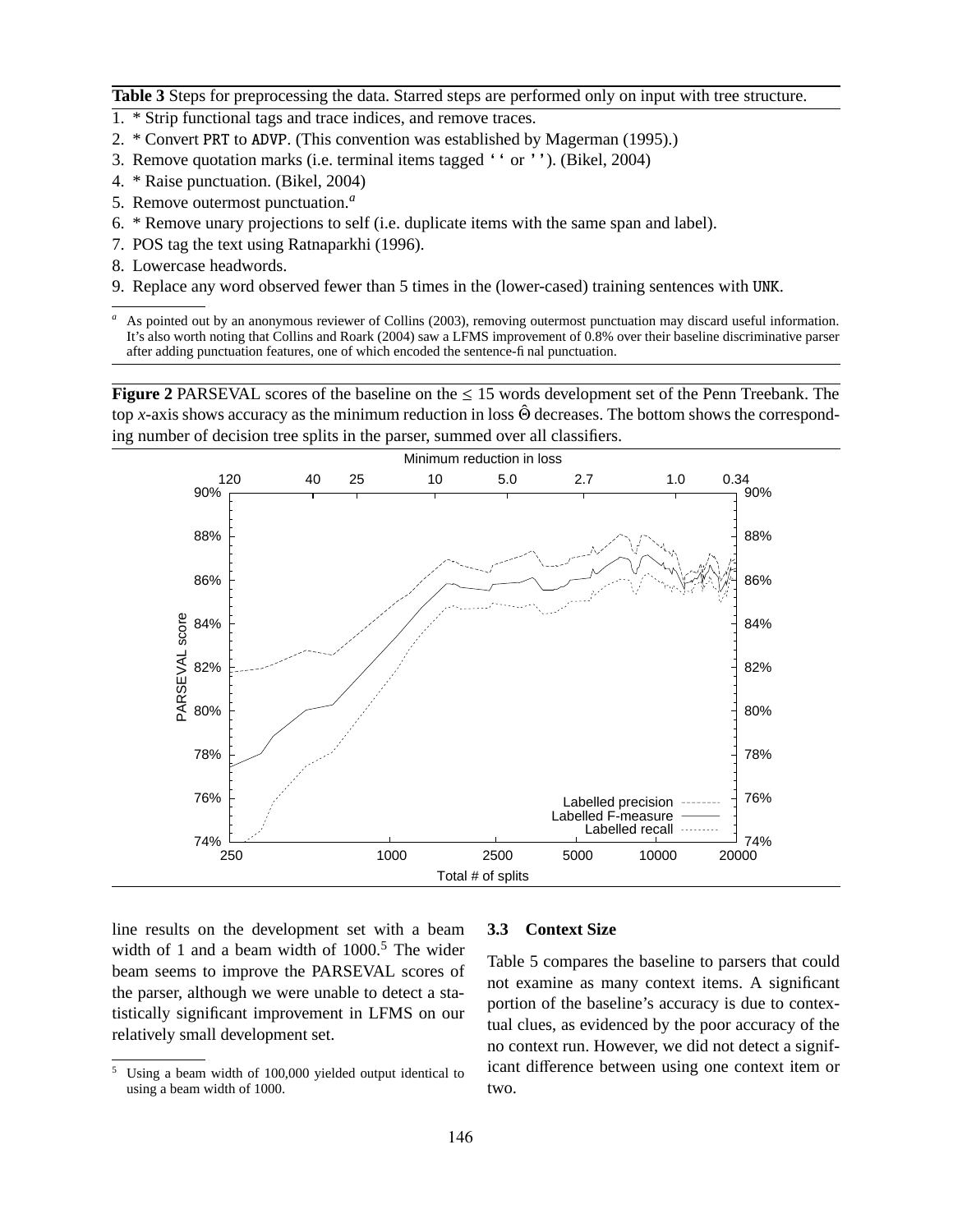**Table 4 PARSEVAL results on the**  $\leq 15$  **words** development set of the baseline, varying the beam width. Also, the MRL that achieved this LFMS and the total number of decision tree splits at this MRL.

|                            |  | Dev Dev Dev    | MRL #splits          |
|----------------------------|--|----------------|----------------------|
|                            |  | LFMS LRCL LPRC | $\hat{\Theta}$ total |
| Beam=1 86.36 86.20 86.53   |  |                | $12.03$ 7068         |
| Baseline 87.16 86.32 88.02 |  |                | 1.42 9297            |

**Table 5** PARSEVAL results on the  $\leq 15$  words development set, given the amount of context available. is statistically significant. The score differences between "context 0" and "context 1" are significant, whereas the differences between "context 1" and the baseline are not.

|                             | Dev Dev Dev    | MRL #splits            |       |
|-----------------------------|----------------|------------------------|-------|
|                             | LFMS LRCL LPRC | $\cdot$ $\hat{\Theta}$ | total |
| Context 0 75.15 75.28 75.03 |                | 3.38 3815              |       |
| Context 1 86.93 85.78 88.12 |                | 2.45 5588              |       |
| Baseline 87.16 86.32 88.02  |                | 1.42 9297              |       |

**Table 6** PARSEVAL results of decision stumps on the  $\leq$  15 words development set, through 8200 splits. The differences between the stumps run and the baseline are statistically significant.

|                            |                | Dev Dev Dev | MRL #splits          |  |
|----------------------------|----------------|-------------|----------------------|--|
|                            | LFMS LRCL LPRC |             | $\hat{\Theta}$ total |  |
| Stumps 85.72 84.65 86.82   |                |             | $\vert$ 2.39 5217    |  |
| Baseline 87.07 86.05 88.12 |                |             | 1.92 7283            |  |

#### **3.4 Decision Stumps**

Our features are of relatively fine granularity. To test if a less powerful machine could provide accuracy comparable to the baseline, we trained a parser in which we boosted decisions *stumps*, i.e. decision trees of depth 1. Stumps are equivalent to learning a linear discriminant over the atomic features. Since the stumps run trained quite slowly, it only reached 8200 splits total. To ensure a fair comparison, in Table 6 we chose the best baseline parser with at most 8200 splits. The LFMS of the stumps run on the development set was 85.72%, significantly less accurate than the baseline.

For example, Figure 3 shows a case where NP classification better served by the informative conjunction  $\phi_1 \wedge \phi_2$  found by the decision trees. Given **Figure 3** An example of a decision (a) stump and (b) tree for scoring NP-inferences. Each leaf's value is the confidence assigned to all inferences that fall in this leaf.  $\phi_1$  asks "does the first child have a determiner headtag?".  $\phi_2$  asks "does the last child have a noun label?". NP classification is better served by the informative conjunction  $\phi_1 \wedge \phi_2$  found by the decision trees.



**Table 7** PARSEVAL results of deterministic parsers on the  $\leq 15$  words development set through 8700 splits. A shaded cell means that the difference between this value and that of the baseline is statistically significant. All differences between l2r and r2l are significant.

|                            | Dev | Dev Dev           | MRL #splits             |
|----------------------------|-----|-------------------|-------------------------|
|                            |     | LFMS LRCL LPRC    | total<br>$\hat{\Theta}$ |
| 12r                        |     | 83.61 82.71 84.54 | 3.37 2157               |
| r21                        |     | 85.76 85.37 86.15 | 3.39 1881               |
| Baseline 87.07 86.05 88.12 |     |                   | 1.92 7283               |

the sentence "The man left", at the initial state there are six candidate NP-inferences, one for each span, and "(NP The man)" is the only candidate inference that is correct.  $\phi_1$  is true for the correct inference and two of the incorrect inferences ("(NP The)" and "(NP The man left)").  $\phi_1 \wedge \phi_2$ , on the other hand, is true only for the correct inference, and so it is better at discriminating NPs over this sample.

#### **3.5 Deterministic Parsing**

Our baseline parser simulates a non-deterministic machine, as at any state there may be several correct decisions. We trained deterministic variations of the parser, for which we imposed strict left-to-right (l2r) and right-to-left (r2l) item orderings. For these variations we generated training examples using the corresponding unique path to each gold-standard training tree. The r2l run reached only 8700 splits total, so in Table 7 we chose the best baseline and l2r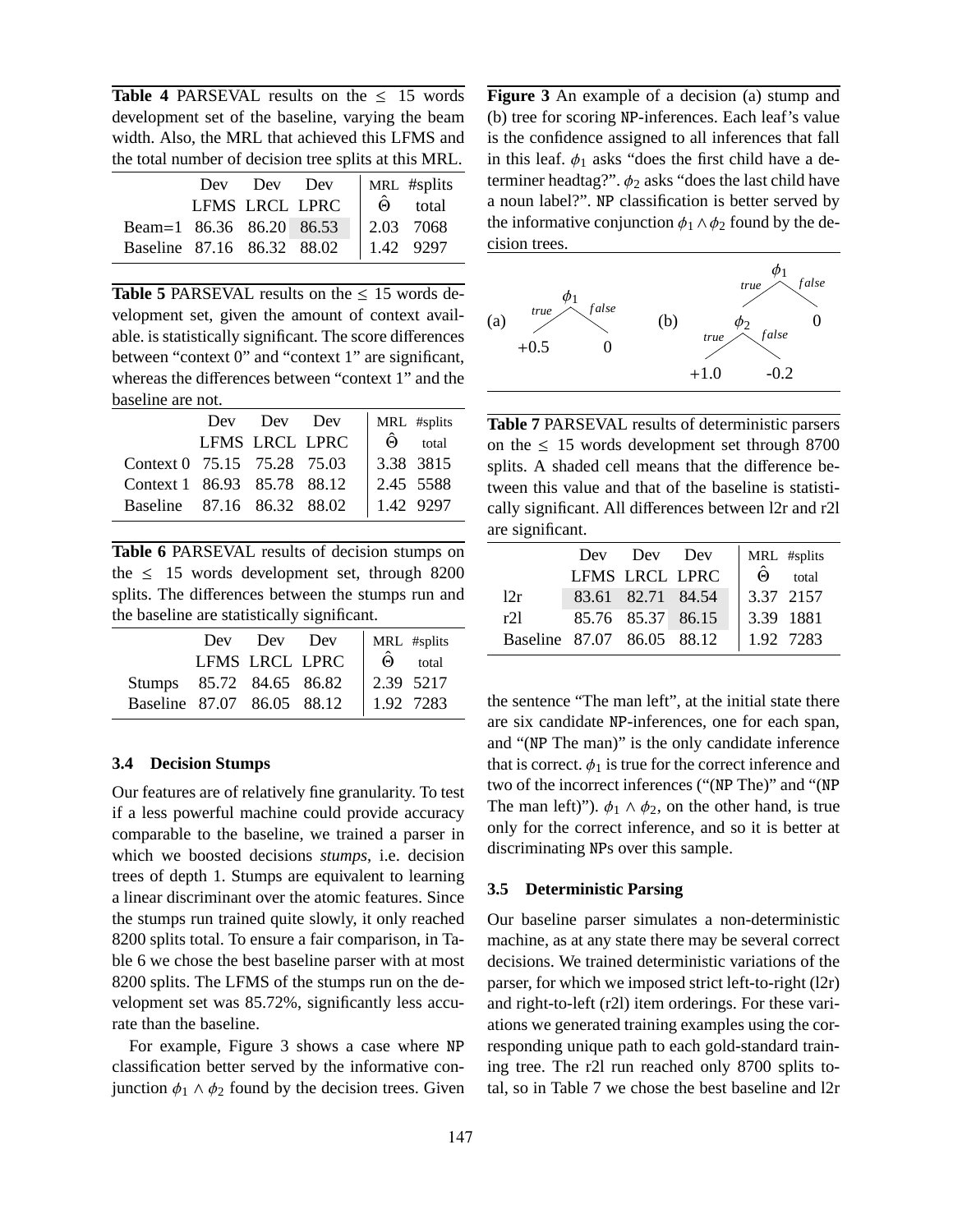**Table 8** PARSEVAL results of the full vocabulary parser on the  $\leq 15$  words development set. The differences between the full vocabulary run and the baseline are not statistically significant.

|                                                                                     |  | Dev Dev Dev    | MRL #splits    |  |
|-------------------------------------------------------------------------------------|--|----------------|----------------|--|
|                                                                                     |  | LFMS LRCL LPRC | $\Theta$ total |  |
|                                                                                     |  |                |                |  |
| Baseline 87.16 86.32 88.02   1.42 9297<br>Full vocab 87.50 86.85 88.15   1.27 10711 |  |                |                |  |

parser with at most 8700 splits.

r2l parsing is significantly more accurate than l2r. The reason is that the deterministic runs (l2r and r2l) must avoid prematurely inferring items that come later in the item ordering. This puts the l2r parser in a tough spot. If it makes far-right decisions, it's more likely to prevent correct subsequent decisions that are earlier in the l2r ordering, i.e. to the left. But if it makes far-left decisions, then it goes against the right-branching tendency of English sentences. In contrast, the r2l parser is more likely to be correct when it infers far-right constituents.

We also observed that the accuracy of the deterministic parsers dropped sharply as training progressed (See Figure 4). This behavior was unexpected, as the accuracy curve levelled off in every other experiment. In fact, the accuracy of the deterministic parsers fell even when parsing the training data. To explain this behavior, we examined the margin distributions of the r2l NP-classifier (Figure 5). As training progressed, the NP-classifier was able to reduce loss by driving up the margins of the incorrect training examples, at the expense of incorrectly classifying a slightly increased number of correct training examples. However, this is detrimental to parsing accuracy. The more correct inferences with negative confidence, the less likely it is at some state that the highest confidence inference is correct. This effect is particularly pronounced in the deterministic setting, where there is only one correct inference per state.

## **3.6 Full Vocabulary**

As in traditional parsers, the baseline was smoothed by replacing any word that occurs fewer than five times in the training data with the special token UNK (Table 3.9). Table 8 compares the baseline to a full vocabulary run, in which the vocabulary contained

all words observed in the training data. As evidenced by the results therein, controlling for lexical sparsity did not significantly improve accuracy in our setting. In fact, the full vocabulary run is slightly more accurate than the baseline on the development set, although this difference was not statistically significant. This was a late-breaking result, and we used the full vocabulary condition as our final parser for parsing the test set.

## **3.7 Test Set Results**

Table 9 shows the results of our best parser on the  $\leq$  15 words test set, as well as the accuracy reported for a recent discriminative parser (Taskar et al., 2004) and scores we obtained by training and testing the parsers of Charniak (2000) and Bikel (2004) on the same data. Bikel (2004) is a "clean room" reimplementation of the Collins parser (Collins, 1999) with comparable accuracy. Both Charniak (2000) and Bikel (2004) were trained using the goldstandard tags, as this produced higher accuracy on the development set than using Ratnaparkhi (1996)'s tags.

## **3.8 Exploratory Data Analysis**

To gain a better understanding of the weaknesses of our parser, we examined a sample of 50 development sentences that the full vocabulary parser did not get entirely correct. Besides noise and cases of genuine ambiguity, the following list outlines all error types that occurred in more than five sentences, in roughly decreasing order of frequency. (Note that there is some overlap between these groups.)

• ADVP**s and** ADJP**s** A disproportionate amount of the parser's error was due to ADJPs and ADVPs. Out of the 12.5% total error of the parser on the development set, an absolute 1.0% was due to ADVPs, and 0.9% due to ADJPs. The parser had  $LFMS = 78.9\%, LPRC = 82.5\%, LRCL = 75.6\%$ on ADVPs, and LFMS  $=$  68.0%, LPRC  $=$  $71.2\%$ , LRCL = 65.0% on ADJPs.

These constructions can sometimes involve tricky attachment decisions. For example, in the fragment "to get fat in times of crisis", the parser's output was "(VP to (VP get (ADJP fat (PP in (NP  $(NP \tmtext{ times})$   $(PP \text{ of } (NP \tmtext{ crisis}))))$ ))' instead of the correct construction "(VP to (VP get (ADJP fat) (PP in (NP (NP times) (PP of (NP crisis))))))".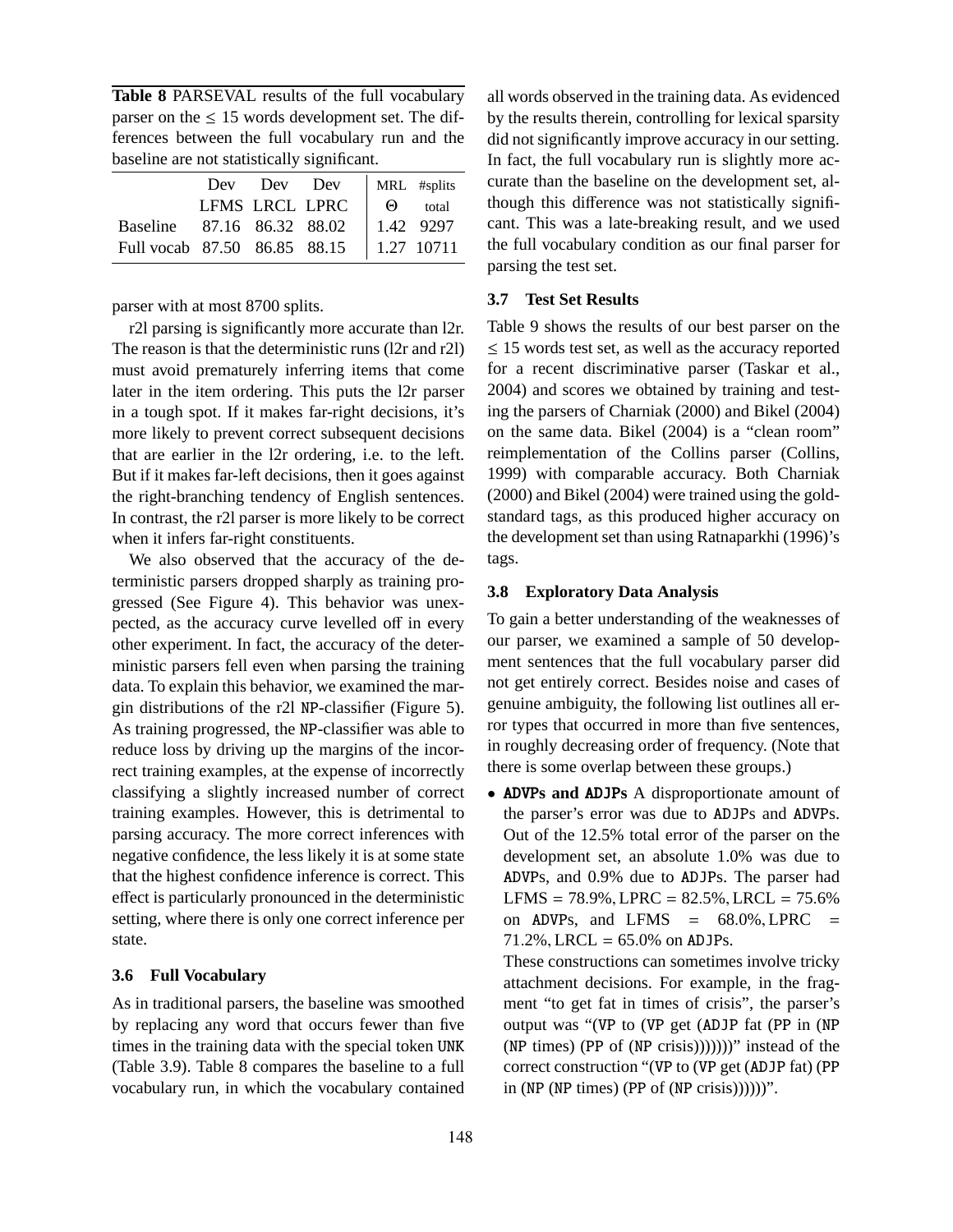**Figure** 4 LFMS of the baseline and the deterministic runs on the  $\leq 15$  words development set of the Penn Treebank. The *x*-axis shows the LFMS as training progresses and the number of decision tree splits increases.



**Figure 5** The margin distributions of the r2l NP-classifier, early in training and late in training, (a) over the incorrect training examples and (b) over the correct training examples.



The amount of noise present in ADJP and ADVP annotations in the PTB is unusually high. Annotation of ADJP and ADVP unary projections is particularly inconsistent. For example, the development set contains the sentence "The dollar was trading sharply lower in Tokyo .", with "sharply lower"

bracketed as "(ADVP (ADVP sharply) lower)". "sharply lower" appears 16 times in the complete training section, every time bracketed as "(ADVP sharply lower)", and "sharply higher" 10 times, always as "(ADVP sharply higher)". Because of the high number of negative examples, the classifiers'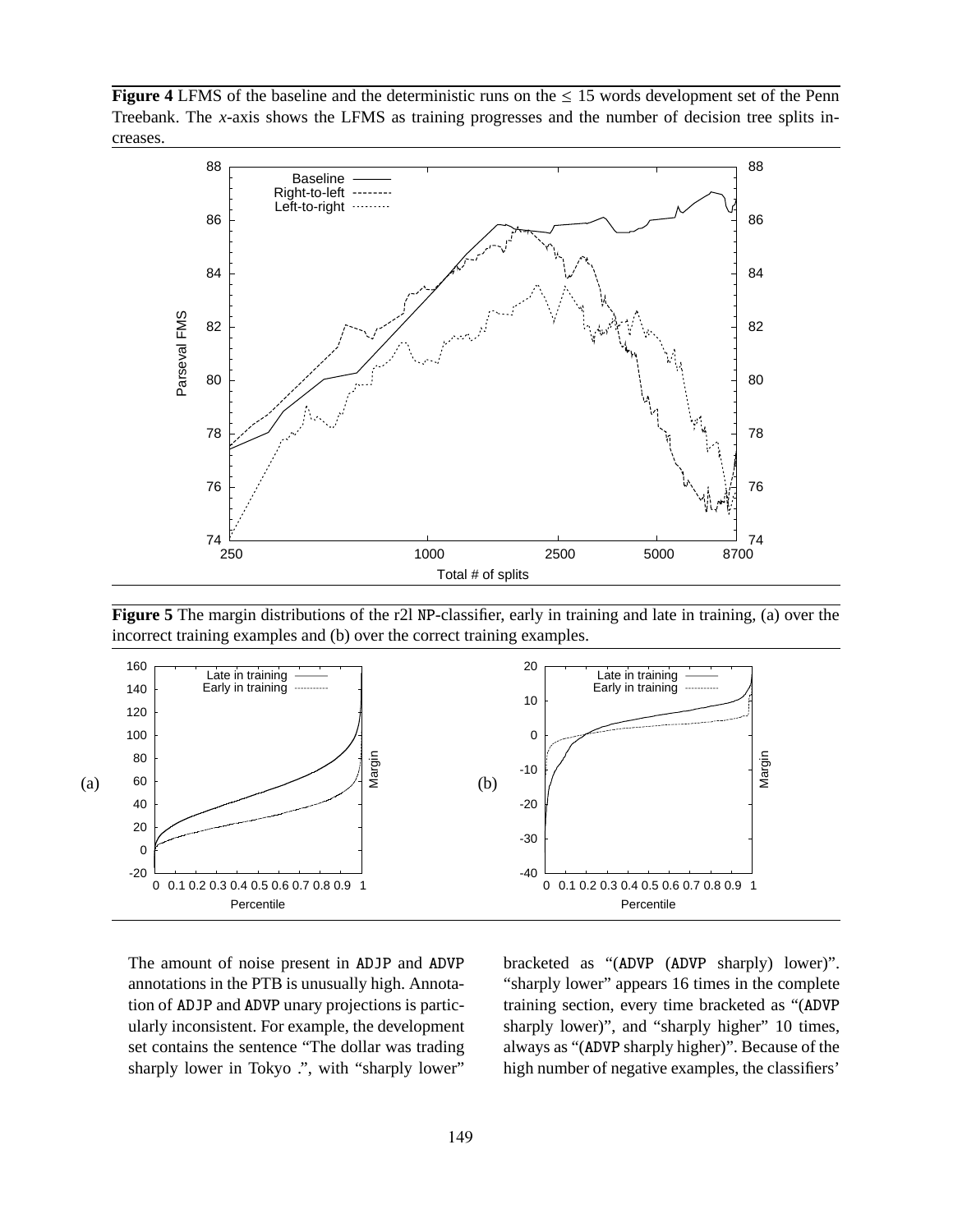**Table 9** PARSEVAL results of on the  $\leq 15$  words test set of various parsers in the literature. The differences between the full vocabulary run and Bikel or Charniak are significant. Taskar et al. (2004)'s output was unavailable for significance testing, but presumably its differences from the full vocab parser are also significant.

|                                                          |  | Test Test Test Dev Dev Dev          |  |
|----------------------------------------------------------|--|-------------------------------------|--|
|                                                          |  | LFMS LRCL LPRC LFMS LRCL LPRC       |  |
| Full vocab                                               |  | 87.13 86.47 87.80 87.50 86.85 88.15 |  |
| Bikel (2004) 88.85 88.31 89.39 86.82 86.43 87.22         |  |                                     |  |
| Taskar et al. (2004) 89.12 89.10 89.14 89.98 90.22 89.74 |  |                                     |  |
| Charniak (2000) 90.09 90.01 90.17 89.50 89.69 89.32      |  |                                     |  |

bias is to cope with the noise by favoring negative confidences predictions for ambiguous ADJP and ADVP decisions, hence their abysmal labelled recall. One potential solution is the weight-sharing strategy described in Section 3.5.

- **Tagging Errors** Many of the parser's errors were due to poor tagging. Preprocessing sentence "Would service be voluntary or compulsory ?" gives "would/MD service/VB be/VB voluntary/JJ or/CC UNK/JJ" and, as a result, the parser brackets "service . . . compulsory" as a VP instead of correctly bracketing "service" as an NP. We also found that the tagger we used has difficulties with completely capitalized words, and tends to tag them NNP. By giving the parser access to the same features used by taggers, especially rich lexical features (Toutanova et al., 2003), the parser might learn to compensate for tagging errors.
- **Attachment decisions** The parser does not detect affinities between certain word pairs, so it has difficulties with bilexical dependency decisions. In principle, bilexical dependencies can be represented as conjunctions of feature given in Section 2.1.4. Given more training data, the parser might learn these affinities.

# **4 Conclusions**

In this work, we presented a near state-of-theart approach to constituency parsing which overcomes some of the limitations of other discriminative parsers. Like Yamada and Matsumoto (2003) and Sagae and Lavie (2005), our parser is driven by classifiers. Even though these classifiers themselves never do any parsing during training, they can be combined into an effective parser. We also presented a beam search method under the objective function of maximizing the minimum confidence.

To ensure efficiency, some discriminative parsers place stringent requirements on which types of features are permitted. Our approach requires no such restrictions and our scoring function can, in principle, use arbitrary information from the history to evaluate constituent inferences. Even though our features may be of too fine granularity to discriminate through linear combination, discriminatively trained decisions trees determine useful feature combinations automatically, so adding new features requires minimal human effort.

Training discriminative parsers is notoriously slow, especially if it requires generating examples by repeatedly parsing the treebank (Collins & Roark, 2004; Taskar et al., 2004). Although training time is still a concern in our setup, the situation is ameliorated by generating training examples in advance and inducing one-vs-all classifiers in parallel, a technique similar in spirit to the POS-tag parallelization in Yamada and Matsumoto (2003) and Sagae and Lavie (2005).

This parser serves as a proof-of-concept, in that we have not fully exploited the possibilities of engineering intricate features or trying more complex search methods. Its flexibility offers many opportunities for improvement, which we leave to future work.

# **Acknowledgments**

The authors would like to thank Dan Bikel, Mike Collins, Ralph Grishman, Adam Meyers, Mehryar Mohri, Satoshi Sekine, and Wei Wang, as well as the anonymous reviewers, for their helpful comments